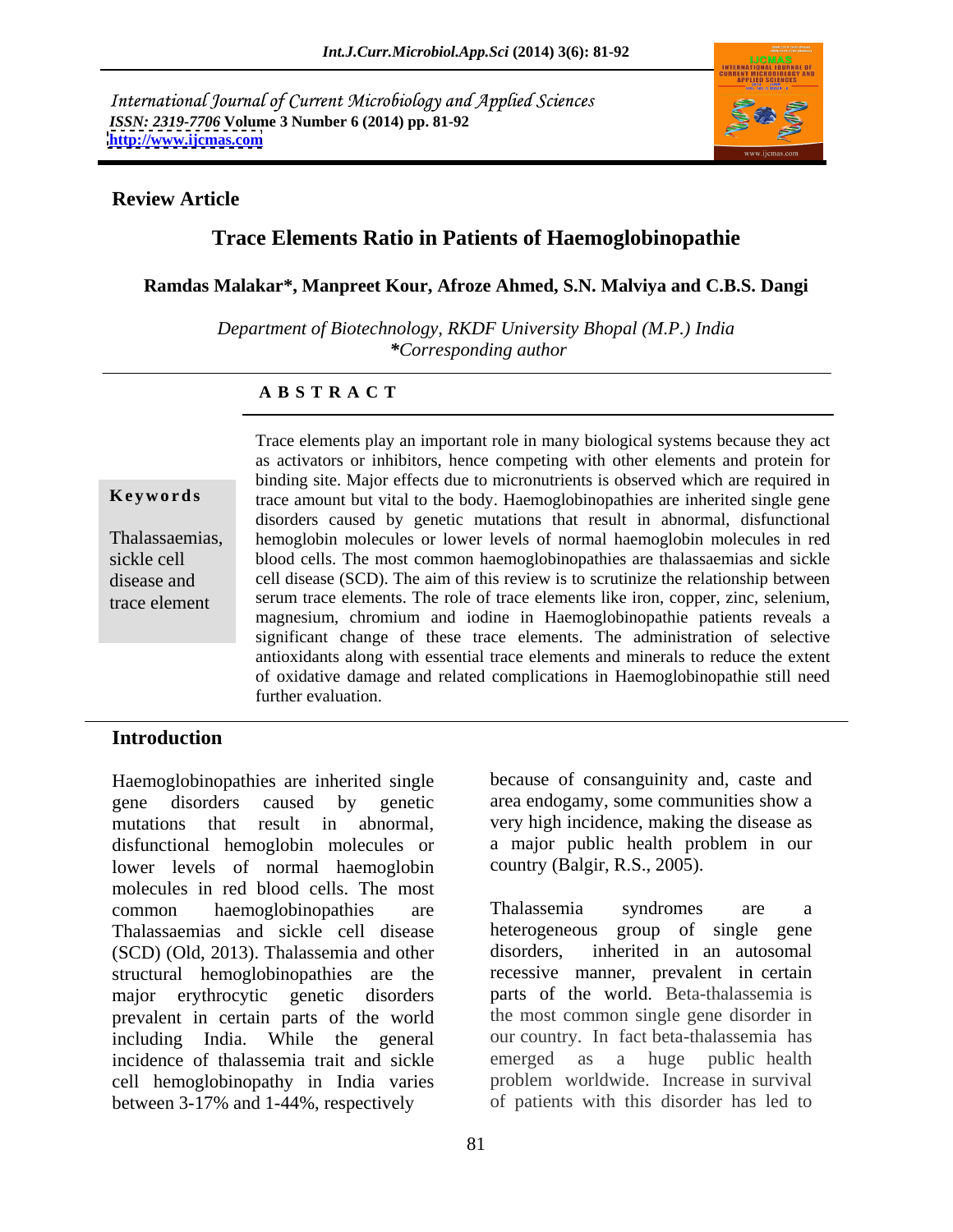more prevalence of this disease. *al.,* 2013). Iron Copper and zinc are Reportedly, There are about 240 essential trace elements in human body million carriers of Beta-thalassemia and all are altered in different types of worldwide, and in India alone, the number blood diseases including thalassaemia in is approximately 30 million with mean prevalence of 3.3%. The Sickle Cell pathogenesis. The alteration of these Disease also known as Sickle cell anemia elements combined with excess amounts is very common among the tribal's in India and other parts of the world. Sickle generation of oxygen radicals after a chain Cell Anaemia is hereditary and occurs due of reactions leading to early death of the to an inherited abnormal haemoglobin (Hb) gene passed through their ancestors from Africa, Saudi Arabia, and India. The Soliga tribe also has the Sickle cell anaemia disease which was first revealed

Trace elements play an important role in many biological systems because they act to maintain the immune system. Iron is as activators or inhibitors, hence transported through the blood by the competing with other elements and protein serum protein, called transferrin. for binding site, influencing the Transferrin is normally 30% saturated with permeability of membrane (Cavallo *et al.,* iron. The total iron binding capacity (tibc) 1991). Trace elements play a pivotal role reflects the status of iron in the body and is in the human body and participate in various bio-chemical reactions. Zinc is the 100% transferrin saturation (Shazia O. *et*) abundant intracellular element with 85% al., 2012). of total zinc found in muscles and bone where as 0.1 % in the plasma. It forms dismutase. Plays an essential role in

which they may play a role in of haemoglobin subunits enhance the red cells and haemolysis.

## **Iron**

by Dr. H. Sudarshan in B.R. Hills whereby present in almost all cells of the body. treatment was started in the tribal hospital Human body requires iron for the and the Sickle cell test was conducted to synthesis of oxygen carrying protein called identify the number of individuals so as to haemoglobin found in red blood cells, and enable a regular follow up of such affected myoglobin which is also a protein found in patients (Madegovda c., *et al.,* 2013). muscles. It also takes part in the **Trace element play rolls in** the body such as for DNA synthesis and **haemoglobinopathie** ell division. Furthermore, iron is used in Iron is another essential trace element production of other important proteins in the connective tissues in our body, some of the neurotransmitters in our brain, and serum protein, called transferrin. defined as the amount of iron needed for 100% transferrin saturation (Shazia Q. *et al.,* 2012).

structural part of more than 300 the body it will lead to hemochromatosis, metalloenzymes like super oxide which may be primary or secondary. human growth, development acts as an disorder characterized by increased iron antioxidant synthesis, storage and absorption and consequent iron overload secretion of insulin host defense in the body. Secondary hemochromatosis mechanisms and in thyroid metabolism, its occurs in diseases like thalassemia due to deficiency causes reduction in iron overload especially in thalassemia concentration of T3 in plasma (Kaur, M. *et*  major where repeated blood transfusionsWhen iron is present in excess amounts in Primary hemochromatosis is a genetic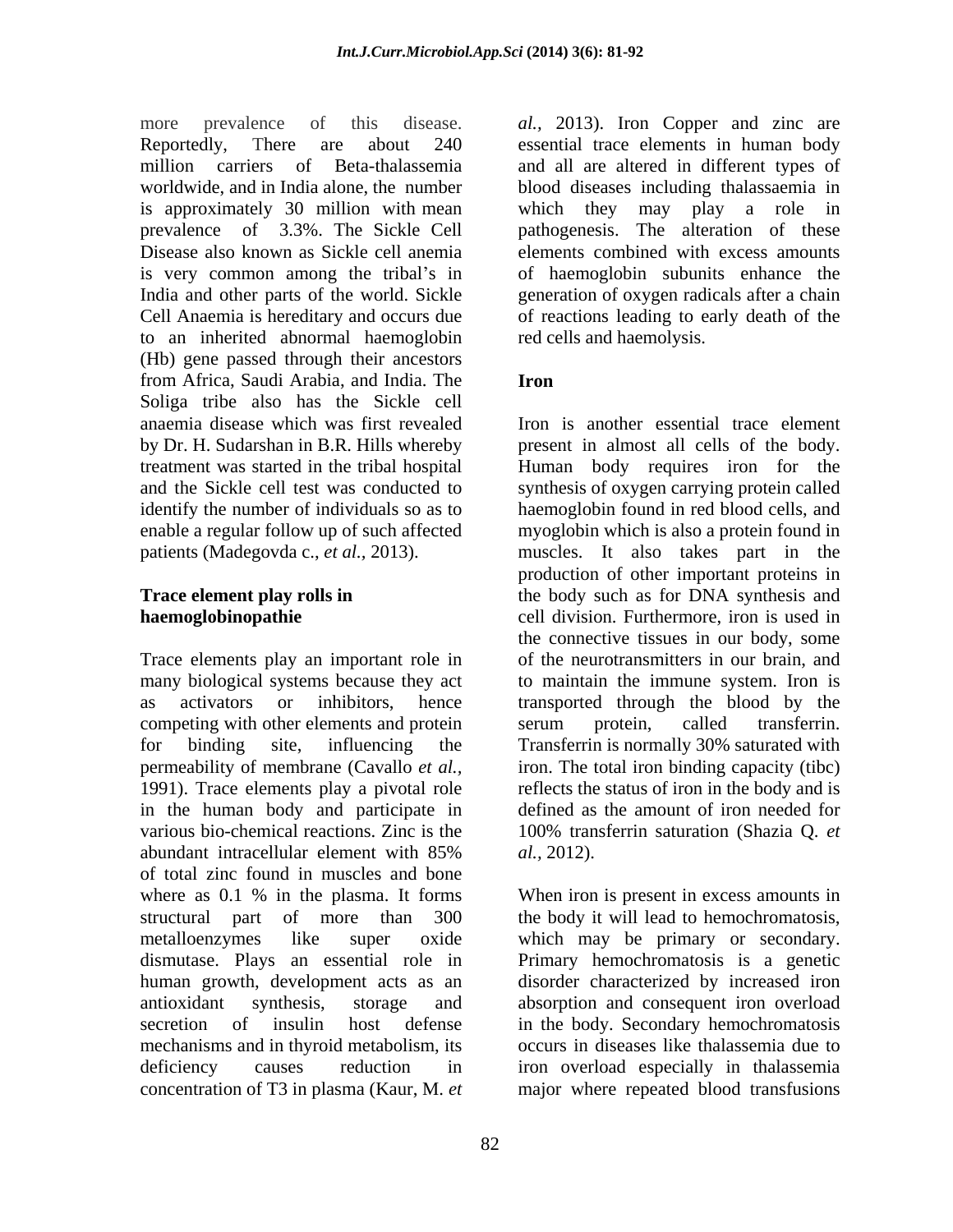are required (Shazia Q et al., 2012). Beta thalassemia major patients require (Rosalind, 2005). Cu is an important frequent blood transfusions which lead to component of proteins essential for neural iron overload in the absence of effective function (Morton *et al.* 1976; Burkitt chelation therapy. This iron deposits in 2001; Cengiz *et al.,* 2004). Its unique thalassemic patients can exceed from the aptitude to exist in distinct redox states, storage and detoxification capacity of copper is able to function as a critical ferritin and also fully saturates transferrin catalyst (Pardo *et al.*, 1995). It plays an and leads to the formation of free iron integral role in many of our physiologic which accumulates in blood and tissues. processes, including acting as a ligand to This free iron will cause the formation of many proteins and enzymes (Turnlund, very harmful compounds, such as 1998) and a vital role in human health and hydroxyl radical (OH). The hydroxyl radicals are highly reactive and attacks processes, including maintaining a healthy lipids to form lipid peroxides which contribute to oxidative stress (Raghuveer, development. Too little copper in the body R. *et al.,* 2009). can actually lead to disease (Araya *et al.,*

Copper is the other essential trace element *et al.* 1992). present in our bodies. It mostly forms metalloprotiens which act as enzymes. Cu is a functional component of several Copper is the major component of essential enzymes, known as copper hemoglobin which is a protein responsible for oxygen transport in blood cells. Along reactions, which are essential for the with vitamin C, it is responsible for the proper functioning of the brain and the production of protein called elastin thus nervous system (Harris, 1997). Copper maintaining the elasticity of the skin, acts as Co-factor in various enzymes such blood vessels, and lungs. It is antibacterial as- cytochrome c oxidase, lysyl oxidase, and bears important antioxidant properties feroxidase, 2-furoate-CoA dehydrogenase, (Shazia Q *et al.,* 2012). It is an essential element for humans and animals. In the monooxygenase, flavonol 2, 4human organism, copper exists in two dioxygenase, superoxide dismutase, PHM forms -the first and second oxidation form, as most of the copper in the human organism is in the second form (Uauy *et*  Uauy *et al.* 1998; Malte Rolff *et al.* 2008). *al.,* 1998). Copper deficiency is quite rare The copper response to thalassemia was in humans because it is a nutrient that is variable. The copper concentration in the readily consumed and has a very low daily brain, heart and spleen was significantly requirement (Williams 1983; Turnlund *et al.,* 1998). It can be found in almost every (Shuler *et al.,* 1990). They found lower cell of the human organism. The highest serum zinc and magnesium levels and concentrations of copper are discovered in higher copper and potassium levels in the brain and the liver; the central nervous thalassemic major patients as compared to system and the heart have high controls. Zinc deficiency may be due to

**Copper Copper Copper Copper Copper Copper Copper Copper Copper Copper Copper Copy Copy Copy Copy Copy Copy Copy Copy Copy Copy Copy Copy Copy Copy Copy Copy Copy Cop** concentrations of copper as well is needed for a wide range of biological heart and liver bone strength and brain 2007). Copper is necessary in human nutrition for normal iron metabolism and the formation of red blood cells (Johnson *et al.* 1992).

> enzymes. That catalyzed many enzymatic amine oxidase, dopamine beta monooxygenase, flavonol 2, 4 dioxygenase, superoxide dismutase, PHM (peptidylglycine monooxygenase hydroxylation) and others (Harris 1997; higher in thalassemic than nonthalassemic higher copper and potassium levels in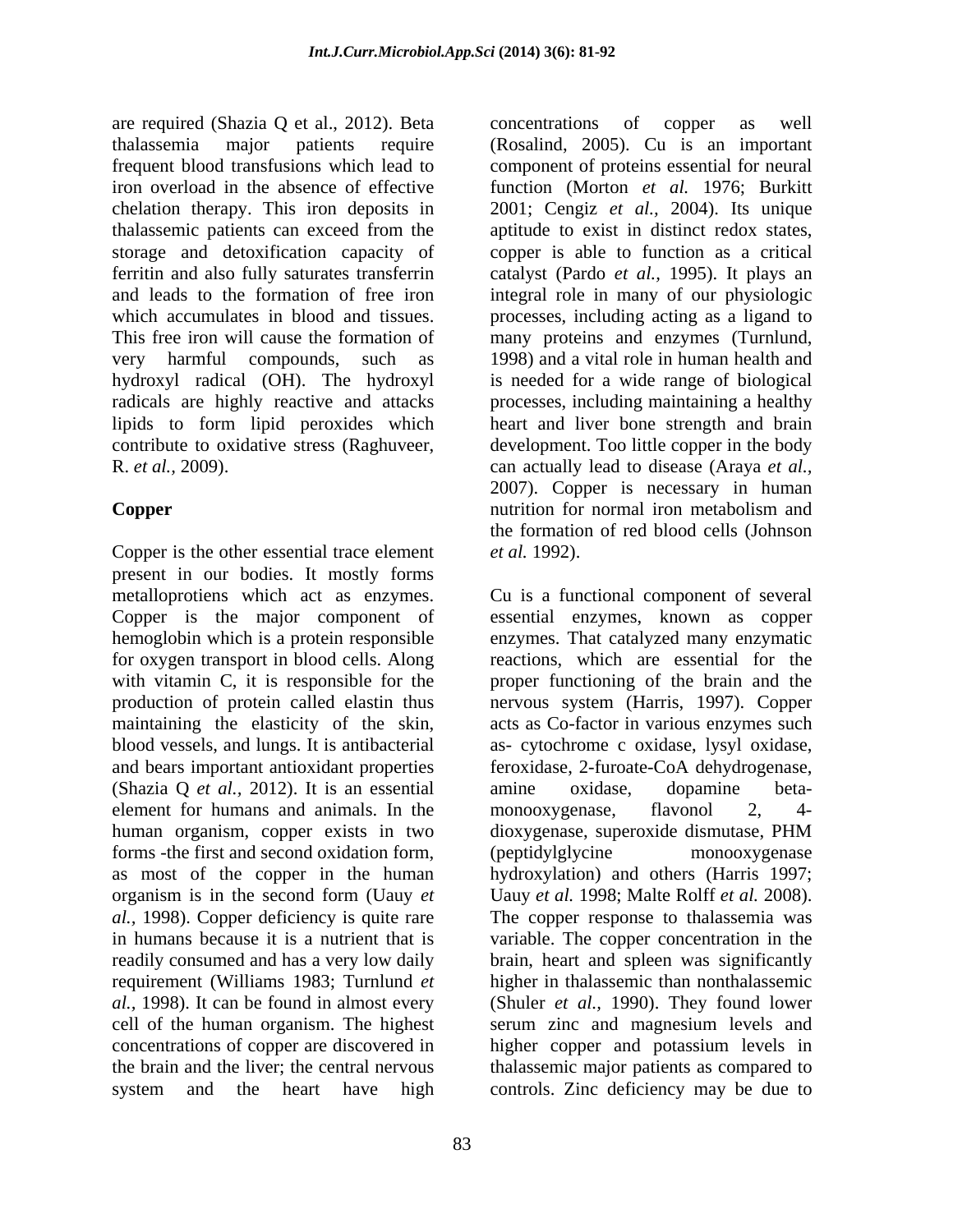Jordan concluded that there is significantly acid metabolism such as DNA and RNA high  $(P < 0.05)$  levels of serumferritin, thalassemia major as compared to controls

Zinc is an essential trace element for the growth, development and differentiation of acts as Lewis acid [it will accept a pair of electron] in all catalytic sites (McCall *et* mastocytes, and platelets (Bekaroglu *et al.*) *al.,* 2000). Zinc occurs in a wide variety of products. Zinc content is relatively high in

only about 0.1 percent of total body zinc retardation, skeletal abnormalities, content. High concentrations of zinc are defective collagen synthesis and/or cross

hyperzincuria resulted from the release of found in the choroid of the eye 4.2 mmol/g zinc from hemolyzed red cells while  $(274 \text{ µg}/ \text{g})$  and in prostatic fluids 4.6-7.7 hypercupremia occurs in acute and chronic mmol/l (300- 500mg/l) (Hambidge, 1987). infections and hemochromatosis which is It is an important cofactor for more than the principal complication of thalassemia. 300 enzymes needed for cell function in A study done on status of thyroid function the eyes, kidneys, muscles, skin, and and iron overload in patients with beta bones (Sly *et al.* 1983; Prasad, 1995; thalassemia major on Deferoxamine in Mahyar, 2005) and involved in nucleic FT3, zinc, and copper in patients with beta tRNA synthetases **(**Cousins, 1996**).** In the (Irshaid *et al.,* 2009). nucleic acid polymerases and is associated **Zinc** possible role in cell growth (Dewis *et al.* acid metabolism such as DNA and RNA polymerases, reverse transcriptase and nucleus, Zn is a well-known cofactor for with the high mitotic activity that has a 1972; Fenton *et al.* 1985).

all types of life, including microorganisms, dehyrdogenase, which is important in the plants and animals (Vallee, 1986; Ackland conversion of retinol to retinal (required *et al*., 2006). After iron, zinc is the second for vision in humans) (Groff *et al.* 1995). most abundant trace metal in the human Zinc plays a central role in the immune body; an average 70-kg adult human system, affecting a number of aspects of contains 2.3g of zinc (McCance and cellular and Humoral immunity (Shankar Widdowson, 1942). Zinc, belongs to first *et al*. 1998), neutrophils, and natural killer row of transition metals and contains cells (Prasad, 2008). It is an important partially filled d orbital [d10] therefore immunoregulatory effect on lymphocytes, foods, but is found in highest numerous proteins in the body among concentrations in animal sources, them are the metalloenzymes, which are particularly beef, pork, poultry and fish, involved in a variety of metabolic and in lesser amounts in eggs and dairy processes (Hambidge, 1989). Zinc also nuts, legumes and whole grain cereals and across cell membranes), aids in the is lower in fruits and vegetables manufacture of heme, aids in essential (Lonnerdal, 2000). Zinc is present in all fatty acid metabolism, and helps release body tissues and fluids. The vitamin A from its storage place in the The total body zinc content has been important role in preventing osteoporosis estimated to be 30mmol (2g). Skeletal as it help in normal collagen synthesis and muscles content approximately 60% of the mineralization of bones (Hyun et al. total body zinc. Plasma zinc represents 2004). Zinc deficiency cause growth Zinc is a component of alcohol lymph tissue, neutrophiles, macrophages, mastocytes, and platelets (Bekaroglu *et al*. 1996). Zinc supports the work of frees the vitamin folate (so it can move liver (Groff *et al.* 1995). Zinc plays an mineralization of bones (Hyun *et al*. retardation, skeletal abnormalities,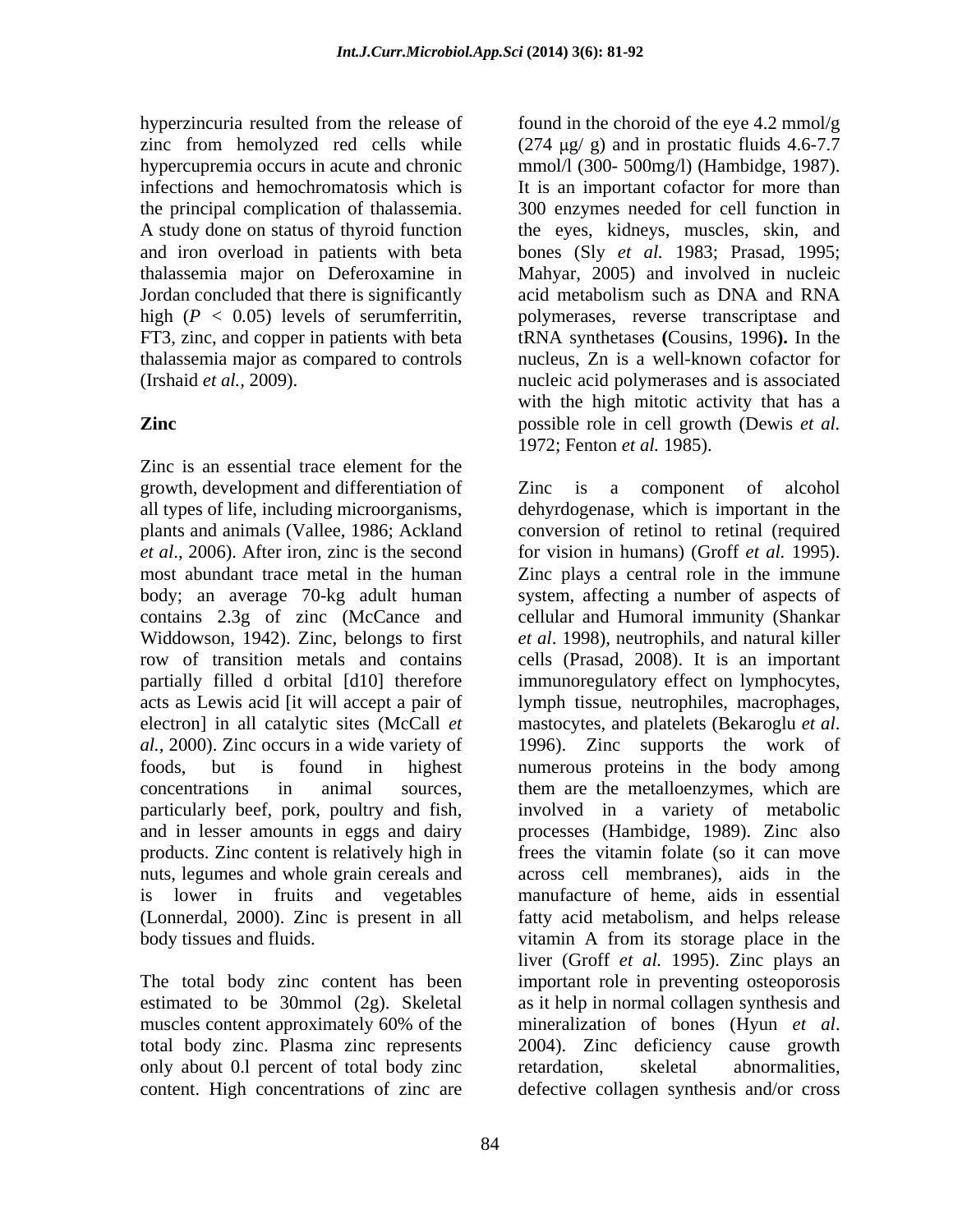linking, poor wound healing, night blindness, impaired immune function, and similar in both cases (Gray *et al.,* 1992). impaired protein synthesis (Groff *et al.*  1995). Zinc is involved in the replication Selenium of the HIV virus (Cuajungco *et al.* 1997). successfully used as a treatment of many

(Prasad *et al.,* 1975; Karayalcin *et al.,* healing, growth retardation, delay in alkaline phosphatase [AP] and retinol binding Protein [RBP] were present in inferior amount. The serum zinc was low inferior amount. The serum zinc was low Selenium is part of glutathione peroxidase due to loss in urine; zinc malabsorption which protects cell components from and chronic intravascular hemolysis (Phebus *et al.,* 1988). In homozygous sickle cell anemia zinc supplementation absorbed, selenium interacts with the trim down irreverssible sickled cells sulfur-containing amino acids (e.g., (Muskiet *et al.,* 1991). Copper loss in excretion was less as compare to zinc enzyme glutathione peroxidase, and for where as the trace element concentration incorporation into various proteins, such in plasma differing in case of sickle cell as hemoglobin and myoglobin. Selenium anaemic subjects (Kilinç *et al.,* 1991). The supplements have been used in the Zinc deficiency in sickle cell anaemic treatment of anemia and growth problems patients was compared with control and which would not respond to other kinds of found marked retardation in growth and treatment (Al-Khazraji S.K., 2010). There low level of red cell zinc and other is a study done to evaluate the *in vitro*

vitamins even the dietary intake was

## **Selenium**

Zinc supplementation has been Selenium one of the essential trace illnesses and disorders, including Selenium was first discovered as a dwarfism, sexual immaturity, byproduct of sulfuric acid production. It is acrodermatitis enteropathica a well-known electrometalloid and is (inflammation of the skin and the small mostly famous due to its anti cancerous intestine), anorexia nervosa and bulimia properties (Shazia Q. et al., 2012). It is an nervosa (Bryce-Smith 1989). essential constituent of the enzyme In sickle cell subject the zinc level was incorporates in various important proteins analyzed in children (Karayalcin *et al.,* such as hemoglobin andmyoglobin. 1979) and zinc deficiency was found due Selenium is also a component of the to hyperzincuria [loss of zinc in urine] unusual amino acids selenocysteine which 1979; Niell *et al.,* 1979).The plasma zinc useful enzymes in the body. It helps in levels in homozygous sickle cell anemic preventing free radical damage caused by patients were drastically decreased ferrous chloride, and heme compounds. Its (Muskiet *et al.,* 1984). Due to low level of deficiency may affect the iron binding zinc many complication like poor ulcer capacity of transferring which leads to sexual development, immune deficiencies, damage. An age- and gender-matched case and high irreversible sickle cell [ISC] are control study has been conducted on counted (Reed *et al.*, 1987). In sickle cell patients with beta thalassemia major on patient serum zinc dependent proteins iron chelation therapy (Bartlay W.J. *et al.,* elements in human plasma is selenium. glutathione peroxidase and also is essential for the production of various increase iron stores and subsequent tissue 2001).

> oxidative damage due to peroxides produced in cellular metabolism. Once sulfur-containing amino acids (e.g., cysteine and methionine) to form the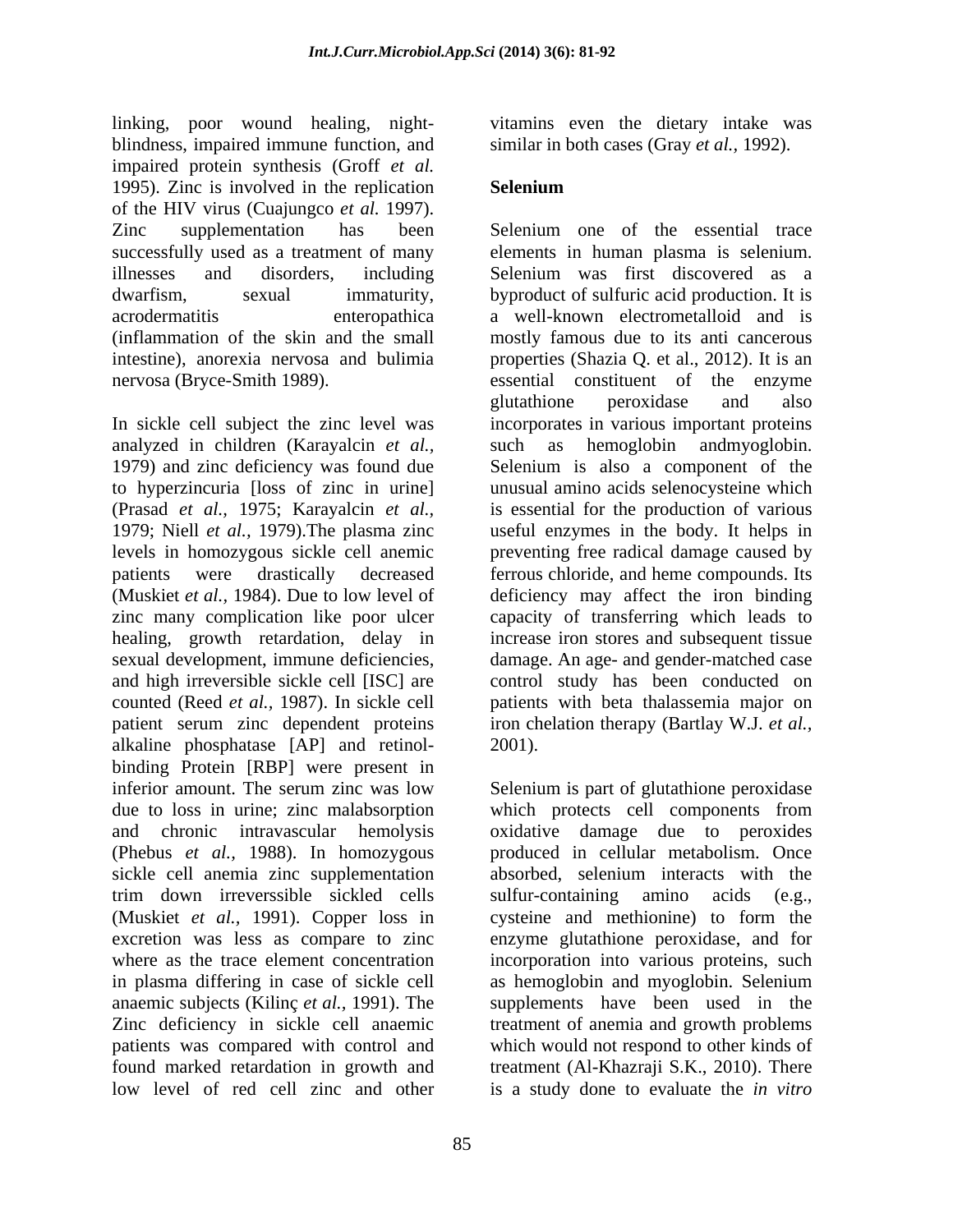control. The NK activity is increased by low-dose selenium treatment but no micronutrients will continue as we change is observed in control group. High significantly in splenectomised patients. 2005). The result indicates the careful use of selenium dosage in thalassemic major **Iodine** patients (Atasever, B. *et al.,* 2006) the

Magnesium is another trace element which functions. It is vital for body's immune diabetes, and cardiovascular diseases. A release of zinc from hemolyzed red cells maintaining the body metabolism and which is the principal complication of known to play a fundamental role in the involved in bone formation. It is also functions (Alexandrides T. *et al.,* 2002).

effects of vitamin C and selenium on known to be a component of pyruvate natural killer cell activity of beta carboxylase and acts as a cofactor in the thalassemia major indicates a significant respiratory enzymes. These metabolic decreased in natural killer cell activity in processes lead to energy production which all thalassemic patients as compared to is very much in demand in the sickle cell dose selenium decreased NK activity feature in this review (Okochi, V. I. *et al.,* disease. Further discussions on these micronutrients will continue as examine the other disease conditions that 2005).

## **Iodine**

selenium concentration was markedly Iodine is a trace element that is essential higher in liver and pancreas of thalassemic for the synthesis of thyroid hormones in than of nonthalassemic (Shuler *et al.,* vertebrates, although iodo-proteins are 1990). present in invertebrates (Frieden, 1984). **Magnesium** deficient in iodine due to the low is essential for maintaining proper body affecting iodine availability (Soetan K.O. system, cardiovascular, and element present in the body is iodine and musculoskeletal systems. Deficiency of is one of the powerful antioxidants present this element will lead to hypertension, in the body. Bernard Courtois, a French study was carried out to evaluate the level 1811. Iodine is present in almost every of some essential elements in one hundred body tissue but found in greater quantities and five thalassemic blood transfusion- in thyroid, breast, stomach, liver, lungs, dependent patients and 54 healthy controls heart, adrenals, and ovaries. Iodine is (Al-Samarrai A. H. *et al.,* 2008). They important for mental and physical found lower serum zinc and magnesium development and maintaining healthy levels and higher copper and potassium immune system. It takes part in the levels in thalassemic major patients as production of thyroid hormones including compared to controls. Zinc deficiency may thyroxin and triiodothyronine. These be due to hyperzincuria resulted from the hormones are of primary importance in while hypercupremia occurs in acuteand brain development. Deficiency of this chronic infections and hemochromatosis trace element may lead to cancer, diabetes, thalassemia (Shazia Q. *et al.,* 2012). The study revealed increased sensitivity to the same is true of manganese (Mg) which is inhibitory effect of excess iodide on synthesis of glycoproteins, specially major patients with normal thyroid Some regions of the world are naturally availability of iodine from their soil or other climatic and environmental factors *et al.,* 2010). Iodine The other vital trace chemist, was first discovered iodine in maintaining the body metabolism and heart diseases, and multiple sclerosis. A thyroid functions in 25 beta thalassemia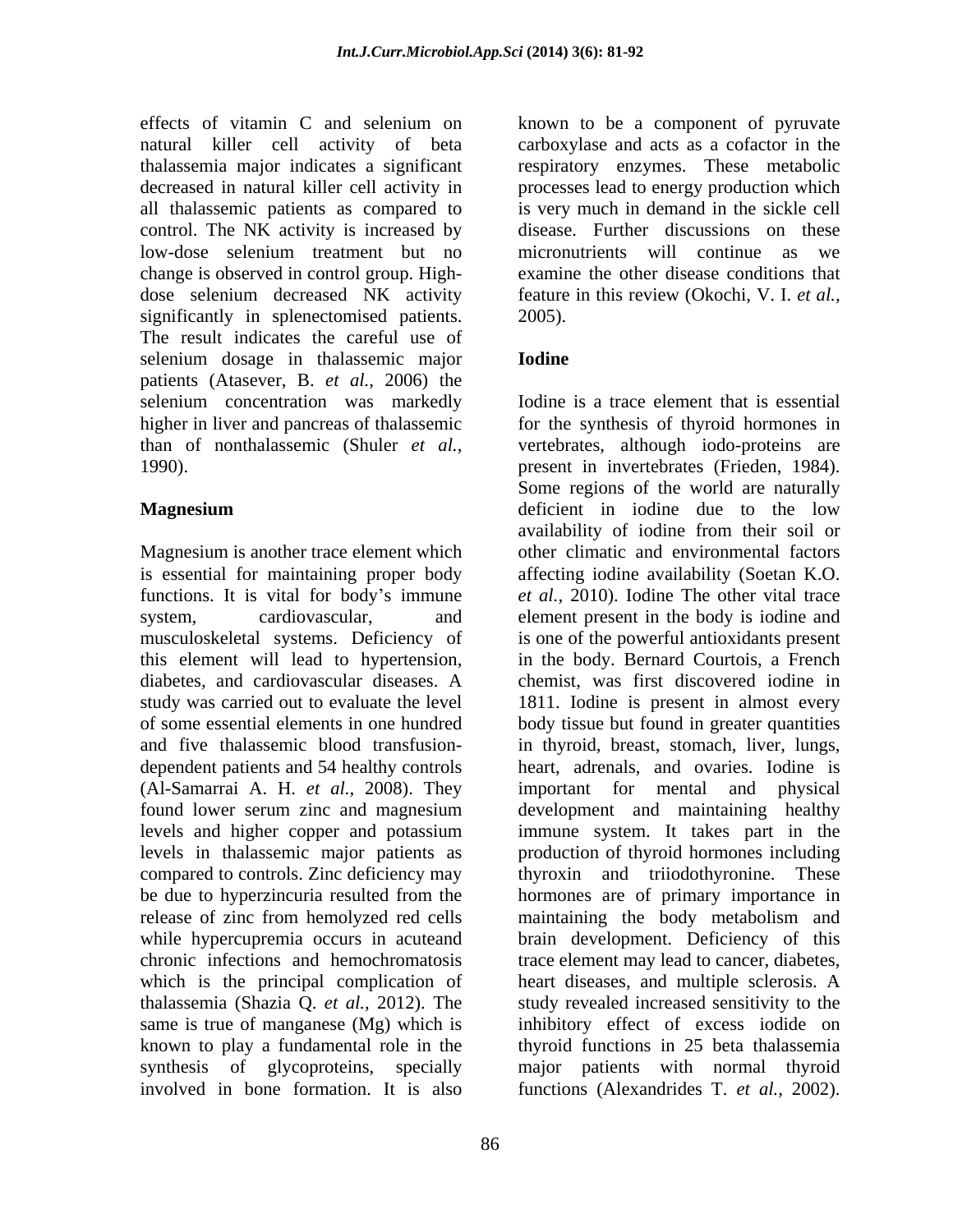The patients were given 20mg of iodine Chromium is an essential element for three times daily for three weeks. They found significant decrease in concentration has been found in nucleoproteins isolated of thyroid hormones and significant from beef liver and also in RNA increase in TSH concentrations with 56% preparations (Uppala et al., 2005). It could of the patients reached to hypothyroid<br>levels. They concluded that beta configuration of the RNA molecule. levels. They concluded that beta configuration of the RNA molecule, thalassemia major patients should not be given excess iodide due to increased particularly effective as a cross-linking sensitivity to inhibitory effects on thyroid agent for collagen (Eastmond *et al.,* 2008). functions as it may lead to permanent hypothyroidism. A study was carried out ingredient of the glucose tolerant factor on long-term intensive combined chelation (Brown, 2003), a dietary factor required to therapy on thyroid function in 51 beta maintain normal glucose tolerance in the thalassemia major patients after they rat. Trivalent chromium is a constituent of achieved negative iron balance (Farmaki "glucose tolerance factor" (GTF), which k., 2008; and Shazia Q. *et al.,* 2012). binds to and activates/potentiates insulin

Chromium is required for normal glucose concentration of chromium in the kidney, metabolism (Das, 1990, Anderson, 1998). According to Das (1990), chromium functions as a glucose tolerance factor but occurs in foods in varying different forms copper, zinc, magnesium, selenium, of which it is not yet clear in which form it chromium and iodine, reveal significant is most effective. However, a particular change in plasma concentration of these form containing an organic moiety not trace elements in beta thalassemia major fully characterized has been considered as patients. Zinc levels in beta thalassemia the "glucose tolerance factor" (GTF) major patients were significantly (Okochi V.I. *et al*., 2005). Chromium is another mineral that has been found compared to the controls. The reason beneficial in the management of sickle cell proposed being hyperzincuria due to the disease. The involvement of chromium in release of zinc from hemolysed red cells. SCD is not clearly defined but it is known The patient ssuffering from beta that it potentiates insulin action. It has thalasemia major do not survive for more been proposed that chromium acts as a than 5 years without blood transfusion cofactor in the initial reaction of insulin (Shekhar H. U. *et al.*, 2007). A contrary with the receptor sites of insulin sensitive study showed significantly reduced levels cell membrane (Das, 1990). If the effect of of serum zinc in beta thalassemia major<br>chromium is associated with insulin patients (Nasr M. R. *et al.*, 2002). Copper, chromium is associated with insulin patients (Nasr M. R. *et al.,* 2002). Copper, action, it is probable that its beneficial effect might be as a result of its involvement in carbohydrate metabolism et al., 2002, Shamshirsaz A. A. et al., which is a source of energy (Okochi, V. I. 2003) on thalassemia major patients but *et al.,* 2005). high levels of copper as compared to

**Chromium** 2000) (Soetan K.O. *et al.*, 2010). Chromium is an essential element for animals and humans (Frieden, 1984). It preparations (Uppala et al., 2005). It could play a role in maintaining the because Cr has been shown to be Cr has also been identified as the active rat. Trivalent chromium is a constituent of action (Wennberg, 1994; Murray *et al.,* 2000) (Soetan K.O. *et al.,* 2010). Thalassemia caused small increases in the liver, and spleen. (Shuler *et al.,* 1990).

> Studies on trace elements like iron, zinc, magnesium, major patients were significantly decreased in most of the studies as The patient ssuffering from beta of serum zinc in beta thalassemia major another essential trace element, was found to be significantly decreased [Nasr M. R. *et al.,* 2002, Shamshirsaz A. A. *et al.,*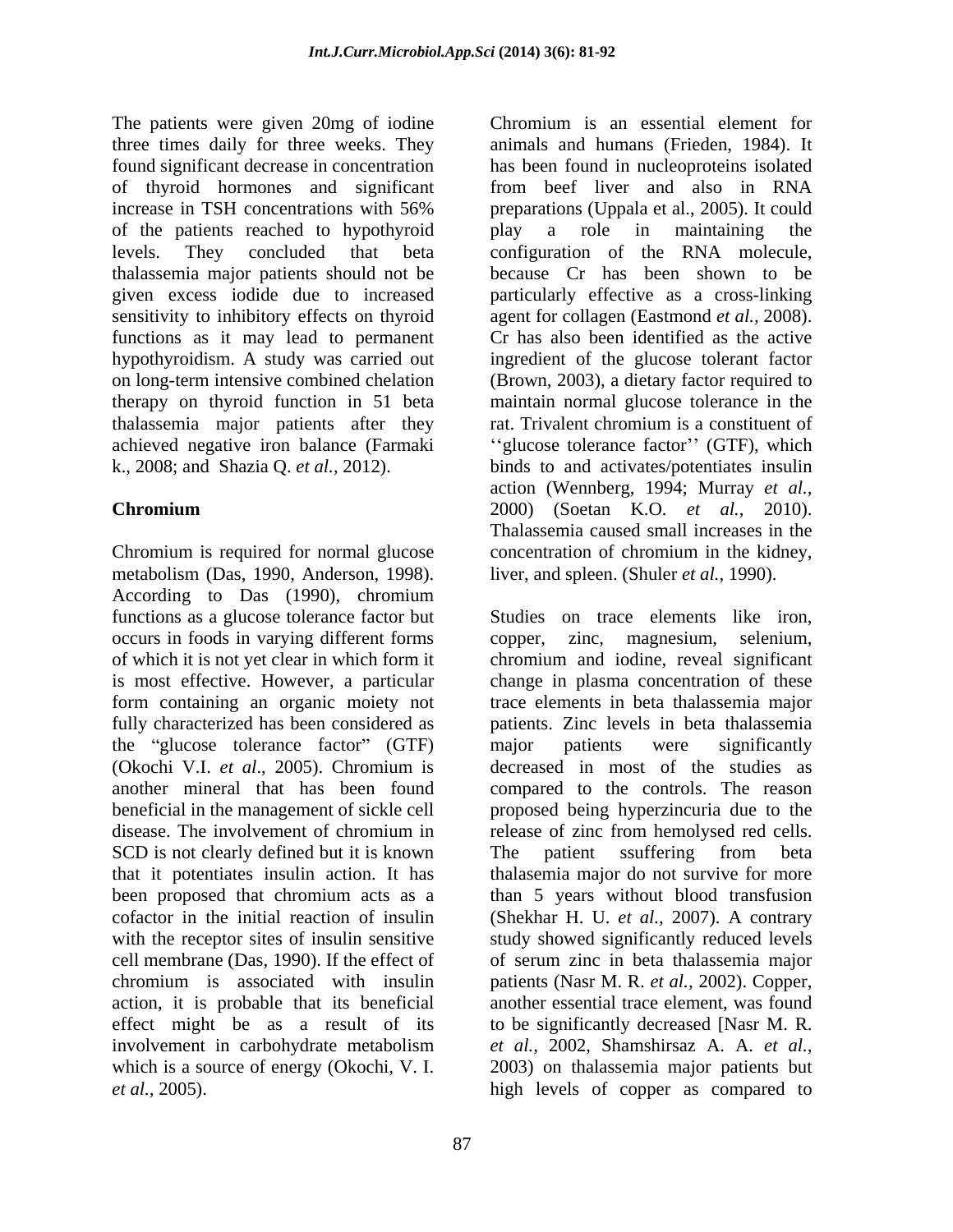controls. This increased level of copper References may be due to acute or chronic infections and hemochromatosis that occurs as Alexandrides T., Georgopoulos N., Yarmenitis complications in thalassemia major (Al- Samarrai, A. H. *et al.,* 2008). There is one prospective study indicating no change in serum copper levels in thalassemia major<br>major and iron overload and the series of the contract of the major and iron overload and the patients. Iron being the most important of the major and iron overload and the subsequent of the subsequent of all minerals was found to be significantly increased in beta thalassemia major patients (Mahyar A., *et al.,* 2010). Probably due to repeated blood Selenium Level in Serum of Iraqi transfusions and increased iron absorption from gastrointestinal tract. Studies also showed significantly decreased plasma concentrations of selenium in thalassemia major patients. Evaluation of some essential element

not clearly defined but it is known that it  $\frac{Journal}{29(1): 94-97}$ . potentiates insulin action. It has been proposed that chromium acts as a cofactor in the initial reaction of insulin with the receptor sites of insulin sensitive cell membrane (Das, 1990). If the effect of *Journal*, 29 (1): 94–97. chromium is associated with insulin American regent laboratories INC. Selenium action, it is probable that its beneficial effect might be as a result of its involvement in carbohydrate metabolism which is a source of energy. Another important trace element is magnesium that plays an essential role in maintaining body's immune system as well as the three minerals [serum iron, zinc, copper cardiovascular and musculoskeletal system found to be significantly higher in patients with beta thalassemia major as compared Arcasoy A., Cavdar A., Cin S., Erten J., to controls (Al-Samarrai, A. H. *et al.,* 2008). Studies have shown that excess of 1987. Effects of zinc supplementation on indine which is vital for the production of linear growth in beta-thalassemia [a new iodine which is vital for the production of thyroxin and tri-iodothyronine may cause permanent hypothyroidism in beta **ENID.** 3012400. thalassemia patients (Tantawy A. A. *et al.,* 2008). In addition, hypocalcaemia was of vitamin c and selenium on nk activity found in beta thalassemia major patients than in controls (Soliman A. *et al.*, 2008).

## **References**

- S., and Vagenakis A.G., 2002. Increased sensitivity to the inhibitory effect of excess iodide on thyroid function in patients with  $\beta$ - thalassemia major and iron overload and subsequent development of hypothyroidism; *European Journal of Endocrinology*, 143 (3): 319-325.
- Al-Khazraji S.K., 2010. Estimation of Selenium Level in Serum of Iraqi Thalassemic Patients after Ferritin Assay; AJPS, 7(1):73-80.
- The involvement of chromium in SCD is  $\frac{100801}{100801}$  usinct,  $\frac{100}{27}$  square meator. Al-Samarrai A.H., Adaay M.H., Al-Tikriti K.A., and Al-Anzy M.M., 2008. levels in thalassemia major patients in mosul district, Iraq; *Saudi Medical Journal*, 29(1): 94–97.
	- Al-Samarrai, H., M. H. Adaay, K. A. Al- Tikriti, and M. M. Al-Anzy, 2008. Evaluation of some essential element levels in thalassemia major patients in mosul district, iraq," Saudi Medical *Journal*, 29 (1): 94–97.
	- injection treatment only.pdf, Trace element additive for iv use after dilution.
	- Araya., 2007. How reliable and robust are current biomarkers for copper status? *British Journal of Nutrition,* 98, 676-683 PMID: 17666147.
	- Arcasoy A, Cavdar A.O., 1975. Changes of trace minerals [serum iron, zinc, copper and magnesium] in thalassemia; *Acta Haematol*. 53: 341-6. PMID: 808939.
	- Babacan E., Gözdasoglu S., Akar N., 1987. Effects of zinc supplementation on linear growth in beta-thalassemia [a new approach]; *Am J Hematol*. 24: 127-36. PMID: 3812466.
	- Atasever, B., Ertan, N.Z., Erdem-Kuruca, S., and Karakas, Z., 2006. "In vitro effects of vitamin c and selenium on nk activity of patients with  $\beta$ -thalassemia major;" *Pediatric Hematology and Oncology*, 23  $(3): 187 - 197.$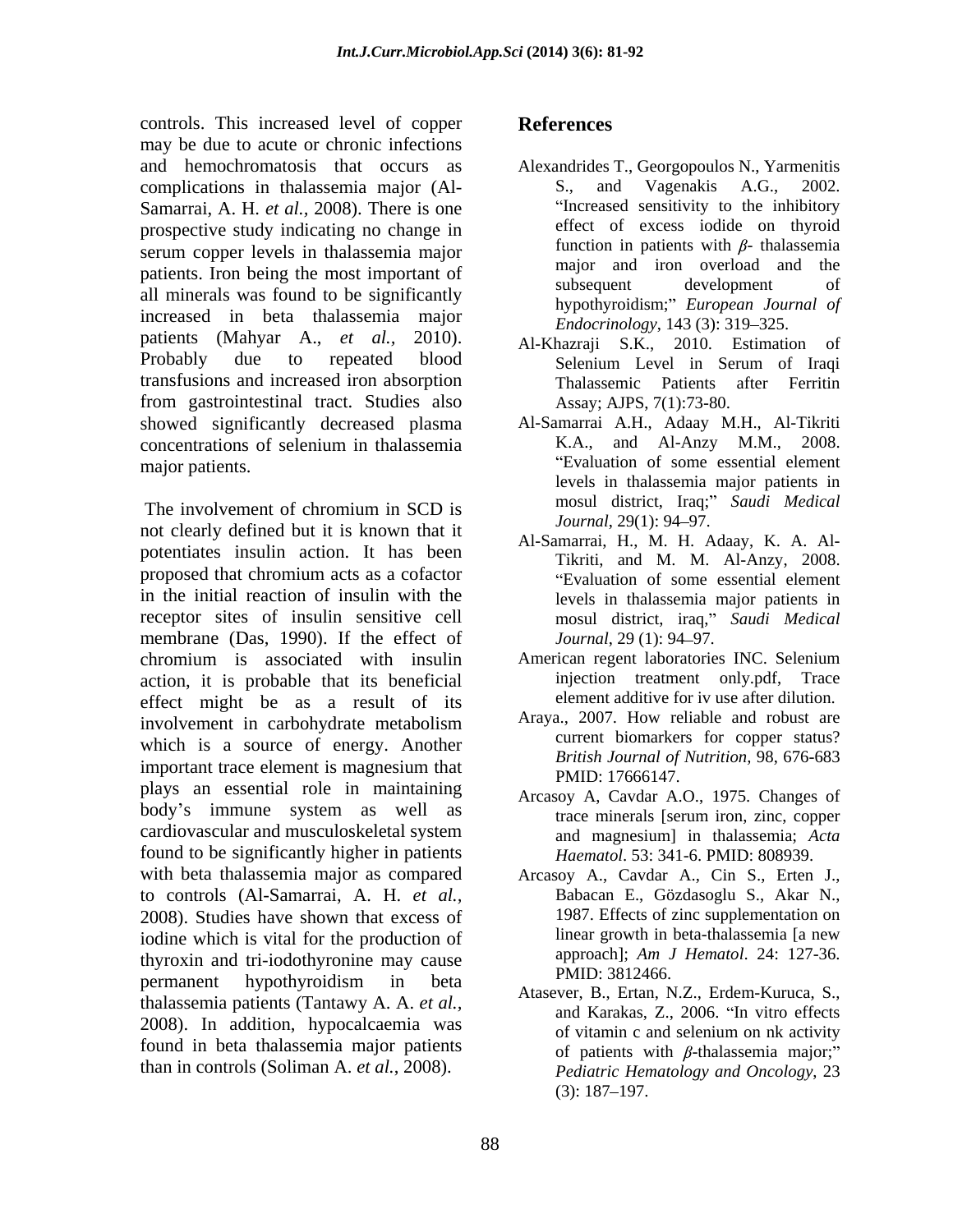- Balgir R.S., 2006. Scenario of haemoglobin variants in Central-East coast of India; India pp. 5-9.
- Balgir RS. 2000. The burden of spectrum of animal tumors by dietary challenges ahead. Current Science,
- Bartlay W.J., and Bartfay, E., 2001.<br>
"Selenium and glutathione peroxidase"
- Bekaroglu M, Aslon Y, Gedic Y, Degen O, Child Psychol. Psychiatry 37: 225.
- of zinc biology and pathology in zinc
- Brown M 2003. Harnessing chromium in the  $9(4)$ . PMID: 12552254. fight against diabetes. Drug Discovery
- Bryce-Smith, D. 1989. Zinc-deficiency: the neglected factor. *Chem. Br*. 25:783- 786.
- Burkitt MJ. 2001. A critical overview of the Frieden E., 1984. Biochemistry of the essential density lipoprotein oxidation: roles of York.
- Cavallo E., Gerber M., Marubini E., Richardoson S., Barbieri A., Costa A.,
- Cengiz B, Soylemez F, Ozturk E, Cavdar AO. neural tube defects: a preliminary study.
- Filer LJ. ashington DC. ILSI Press. London, 281–296.
- Das A.K., 1990. A textbook on medicinal Harris ED. Copper. In: O'Dell BL, Sunde RA,

edition CBS Publishers and Distributors India. pp. 5-9.

- Current Science, 90 (12): 1651-1657. Dewis W, Pories W: 1972. Inhibition of haemoglobinopathies in India and the zinc deficiency. *J Natl Cancer Inst* 48: spectrum of animal tumors by dietary 375-381, PMID: 4652380.
- 79:1536-1547. Eastmond DA, MacGregor JT, Slesinki RS Selenium and glutathione peroxidase the genotoxic risk of the essential trace with beta-thalassemia major; *Nursing*  element and widely used human and *Research*, 50 (3): 178–183. **animal nutritional supplement.** Crit. Rev. 2008. Trivalent Chromium: Assessing the genotoxic risk of the essential trace Toxicol. 38: 173-190.
- Mocant H, and Erduran E J., 1996. Farmaki k., Tzoumari I., and Pappa C., 2008. Relationship between serum free fatty **Reversal** of hypothyroidism in well acids, zinc and attention deficit chelated  $\beta$ thalassemia major patients," in hyperactive disorder: a research note. *Proceedings of the 50th Annual Meeting* Reversal of hypothyroidism in well *of ASH*, San Francisco,
- PMID: 8682903. Farmakis D., Giakoumis A., Polymeropoulos<br>Bertini, I. Gary, H. B. 1986. eds. A synopsis E., Aessopos A., 2003. Pathogenetic enzymes Birkhauser Boston. The South Setation and Sci Monit. The Sci Monit. Farmakis D., Giakoumis A., Polymeropoulos E., Aessopos A., 2003. Pathogenetic aspects of immune deficiency associated with betathalassemia. *Med Sci Monit*. 9(4). PMID: 12552254.
	- today 8: 962-963. distribution in livers and tumors of Fenton M, Burke J: 1985. Subcellular zinc plasmocytoma-bearing mice. Nutrition Research, 5: 1383-1391.
	- chemistry of copper-dependent low ultratrace elements. Plenum press, New York.
	- lipid hydroperoxides, alphatocopherol, Fuchs G.J., Tienboon P., Linpisarn S., thiols and ceruloplasmin. Arch Biochem Biophys, 394: 117-135. PMID: S., Tubtong V, DeWier M, Suskind RM., 11566034. 1996. Nutritional factors and Nimsakul S., Leelapat P., Tovanabutra 1996. Nutritional factors and thalassaemia major. *Arch Dis Child*. 74: 224-7. PMID: 8787427.
	- Pecarli A., Pujol H., 1991. Zinc and Gray N.T., Bartlett J.M., Kolasa K.M., copper in breast cancer, a joint study in Marcuard S.P., Holbrook C.T., Horner northern Italy and southern France; R.D, 1992. Nutritional status and dietary Cancer, 67: 738-745. PMID: 1985767. intake of children with sickle cell 2004. Serum zinc, selenium, copper, and anemia. *Am J Pediatr Hematol Oncol*.14: 57-61 PMID:1550264
	- lead levels in women with second-Groff JL, Gropper SS, Hunt SM. 1995. trimester induced abortion resulting from Advanced Nutrition and Human Metabolism 2nd. 366-374.
- Biol Trace Elem Res, 97:225-235. Hambidge KM.1989. Mild Zinc deficiency in PMID: 14997023. human subjects. In: Zinc in Human Cousins RI. 1996. Zinc. In: Present Biology (C Mills, ed). ILSI Human Knowledge in Nutrition. Ed. Zeigler EE, Nutrition Reviews, Springer-Verlag,  $London, 281-296.$ 
	- aspects of Bio-inorganic Chemistry. 1st eds. 1997.Handbook of nutritionally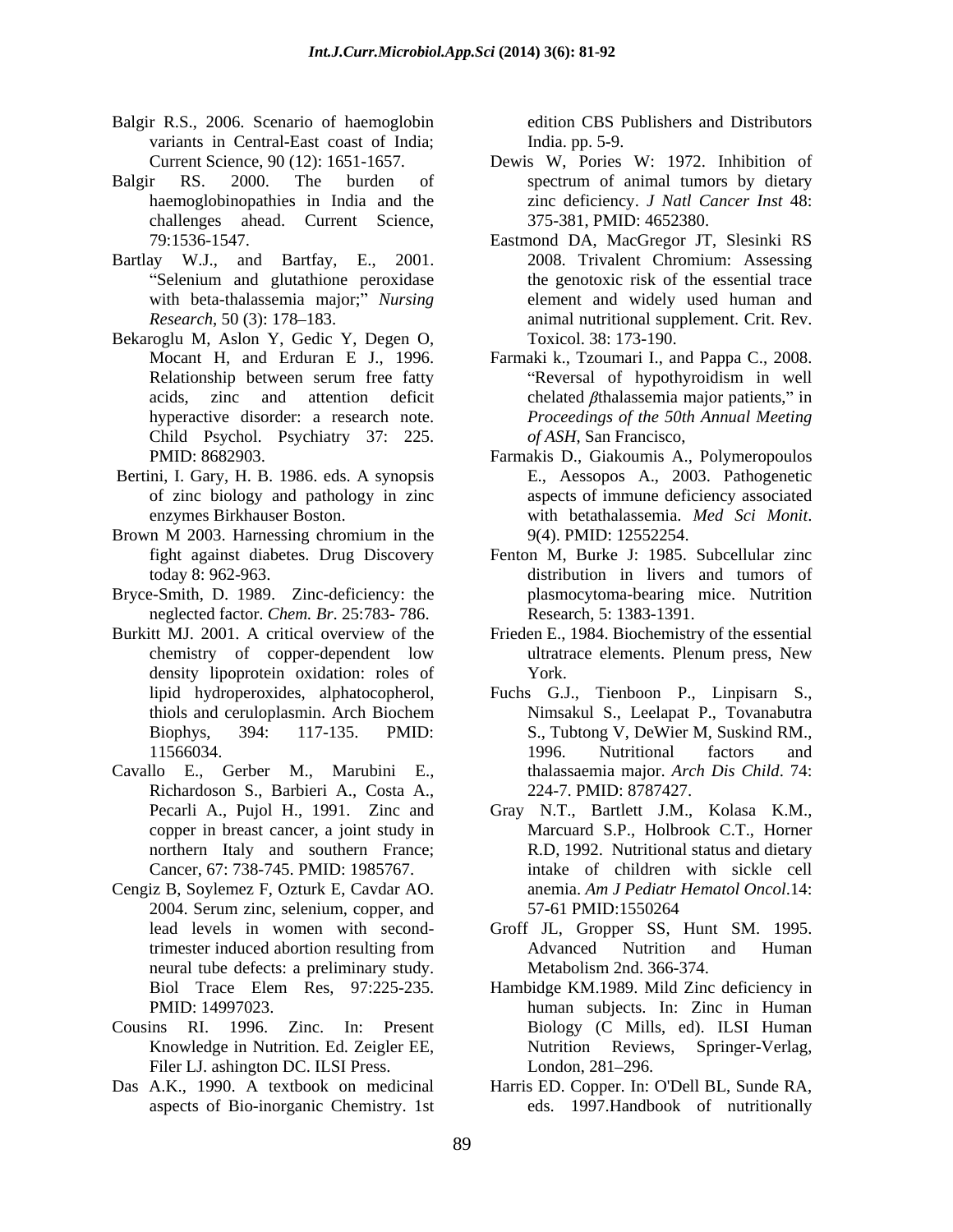- Hyun T.H., Barrett-Connor E., Milne D.B., 2004. Zinc intakes and plasma
- Irshaid, F and K. Mansi, 2009. "Status of thyroid function and iron overload in *World Academy of Science, Engineering*
- Johnson M.A., Fischer J.G., Kays S.E., 1992.
- Kamal, M., A. Talal, B. Moussa, and N. Hamzeh, 2009. "Copper and zinc status in Jordanian patients with  $\beta$ -thalassemia 18330847.
- Karayalcin G., Lanzkowsky P., Kazi A.B., sickle cell disease. *Am J Pediatr Hematol*
- Kaur M., Dangi C.B.S., and Singh H., 2013. community of bhopal; International Journal of Pharma and Bio Sciences,
- Kilinç Y., Kümi M., Yilmaz B., Tanyeli A., heterozygotes. *Acta Paediatr Scand.* Clin Nutr. 54: 736-44, PMID:1716847<br>80(8-9): 873-4, PMID:1957609 Muskiet F.D., Muskiet F.A., Lipids, fatty acids
- Lonnerdal B. Dietary factors influencing zinc
- Madegowda C., and Rao C.U., 2013. The Chim Acta. 15: 142: 1-10 (1984). Sickle Cell Anemia health problems PMID:6478618 251. 8, 490–495, 2002.
- essential minerals. New York: *Marcel*  Mahyar A. 2005. The preventive role of zinc *Dekker, Inc.* .231-273. *Dekker, Inc.* .231-273. from communicable and noncommunicable diseases in children. NCD Malaysia, 4(2):21-6
- concentrations in men with osteoporosis: Mahyar A., Ayazi P., Pahlevan A. A., Mojabi the Rancho Bernardo Study. Am J Clin Nutr., 80: 715-21 PMID: 15321813. Zinc and copper status in children with H., Sehhat M. R., and Javadi a., 2010. betathalassemia major, *Iranian Journal of Pediatrics*, 20(3); 297–302.
- adolescents and young adults with beta-<br>Mahyar, A., P. Ayazi, A. A. thalassemiamajor treated with Pahlevan,H.Mojabi, M. R. Sehhat, and deferoxamine in jordan," *Proceedings of* A. Javadi, 2010. "Zinc and copper status *and Technology*, vol. 58, pp. 658 663. *Iranian Journal of Pediatrics*, 20 (3): Mahyar, A., P. Ayazi, A. A. in children with betathalassemia major,  $297 - 302.$
- Is copper an antioxidant nutrient? *Crit*  Malte Rolff, Felix Tuczek 2008. How Do *Rev Food Sci Nutr*, 32(1):1-31, PMID: Copper Enzymes Hydroxylate Aliphatic 1290583. Substrates? Recent Insights from the Substrates? Recent Insights from the Chemistry of Model Systems. *Angew Chem, 47(13): 2344 - 2347, PMID:* 18330847.
- major treated with Deferoxamine," McCall K.A., Huang C., Fierke C.A., 2000. *Research Journal of Biological Sciences*, Function and mechanism of zinc vol. 4, no. 5, pp. 566–572. The metalloenzymes, *J Nutr.* 130: 1437-46, Function and mechanism of zinc metalloenzymes, *J Nutr*. 130: 1437-46, PMID: 10801957.
- 1979.Zinc deficiency in children with McCance, R. A. & Widdowson, E. M. 1942. *Oncol.* 1: 283-4 PMID:543518 *Biochem. J.* 36:692-696. PMID: The absorption and excretion of zinc. *Biochem. J.* 36:692-696. PMID: 16747574.
- To study the haemoglobinopathies and Murray RK, Granner DK, Mayes PA, Rodwell ratio of copper and zinc in sindhi<br>
WW 2000. Harper's Biochemistry, 25th VW 2000. Harper's Biochemistry, 25th Edition, McGraw-Hill, Health Profession Division, USA.
- 4(1): 672 691. Muskiet F.A., Muskiet F.D., Meiborg G., 1991. A comparative study of zinc and patients with homozygous sickle cell copper values in serum, erythrocytes and disease with zinc, alpha-tocopherol, urine in sickle cell homozygotes and vitamin C, soybean oil, and fish oil. *Am J*  Schermer JG., 1991. Supplementation of *Clin Nutr*. 54: 736-44, PMID:1716847
- absorption*. J Nutr* 2000; 130: 1378 S. erythrocytes of pediatric patients with PMID: 10801947. homozygous sickle cell disease. *Clin*  Muskiet F.D., Muskiet F.A., Lipids, fatty acids and trace elements in plasma and *Chim Acta.* 15: 142: 1-10 (1984).<br>PMID:6478618
- Traditional and Modern treatment Nasr M. R., Ali S., Shaker M., and Elgabry E., practices among the Soliga tribes at 2002. "Antioxidant micronutrients in B.R.Hills, South India, Antrocom Online Journal of Anthropology, 9 (2): 243 – Eastern Mediterranean Health Journal, children with thalassaemia in egypt, *Eastern Mediterranean Health Journal*, 8, 490 495, 2002.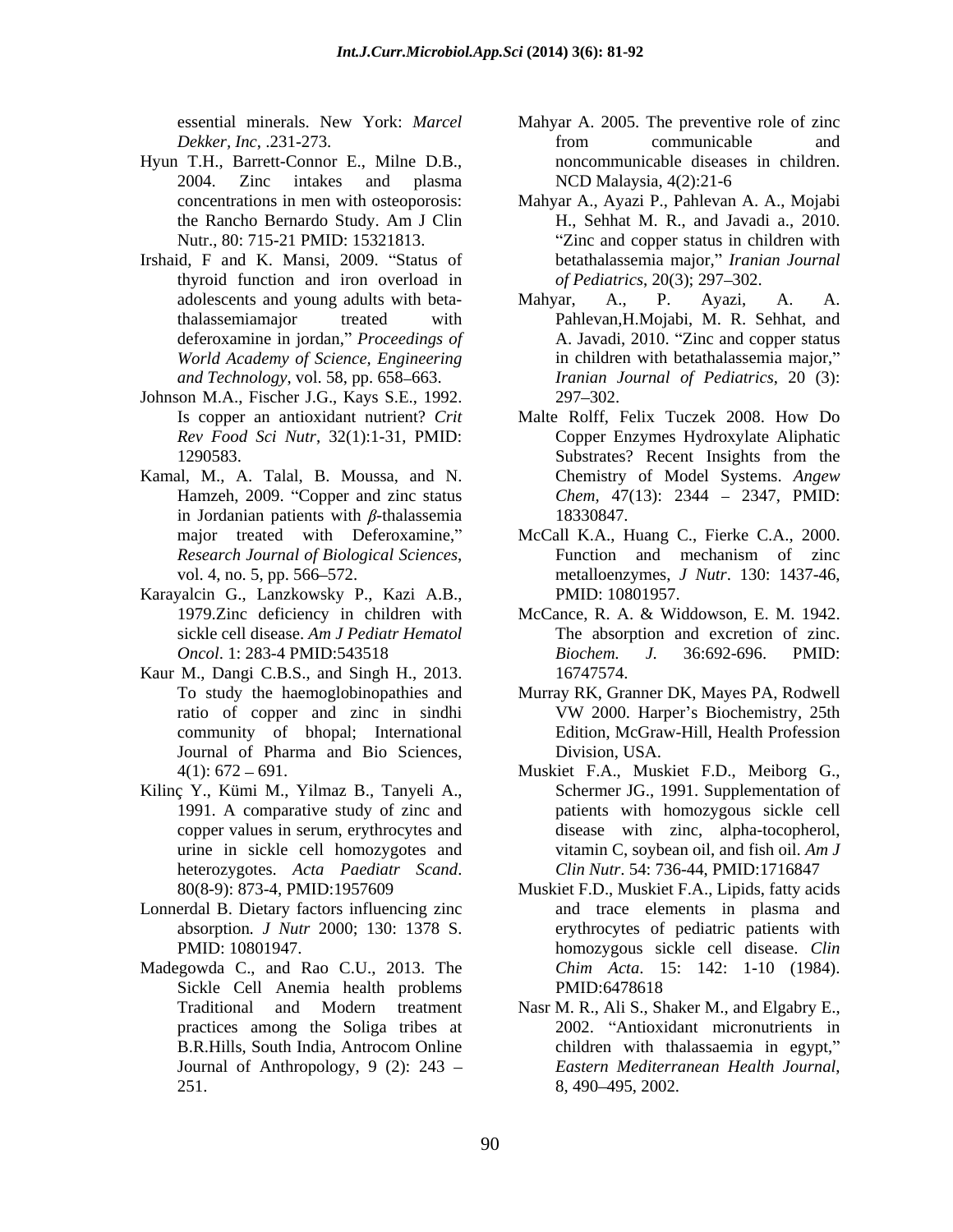- Niell H.B., Leach B.E, Kraus A.P., 1979. Zinc 242(24): 2686-7, PMID:501865
- Biotechnology, 4 (13): 1568-1579.
- Old J.M., 2013. Screening and genetic
- Pardo, C. A., Xu, Z., Borchelt, D. R., Price, D.
- Paul H.S., 1988. Zinc status of children with sickle cell disease: relationship to
- subjects. *Prog Clin Biol Res*.129: 1-33.
- Prasad A.S., Schoomaker E.B., Ortega J., disease. *Clin Chem*. 21:582-7 (1975).
- Nutrition, 11:93-9. PMID: 7749260.
- of zinc. Exp Gerontology, 43:370–377. Carbonic
- Thalasemia-a review," Journal of *Bioscience and Technology*, 1(1): 20–31.
- Reed J.D., Redding-Lallinger R., Orringer Soetan K..O., Olaiya C.O., and O. E. Oyewole
- Rosalind S. Gibson, 2005. Principles of
- Shamshirsaz A. A., Bekheirnia M. R., Kamgar

metabolism in sickle cell anemia. *JAMA.*  complications in beta-thalassemia major: a multicenter study in tehran," *BMC Endocrine Disorders*, 3, (4):

- OKOCHI, V. I., and OKPUZOR, J., 2005. Shamshirsaz, M. R. Bekheirnia, M. Kamgar., Micronutrients as therapeutic tools in the 2003. "Metabolic and endocrinologic management of sickle cell disease, complications in beta-thalassemia major: malaria and diabetes, African Journal of a multicenter study in tehran," BMC *Endocrine Disorders*, 3 (4)
	- diagnosis of haemoglobin disorders. immune function: the biological basis of Blood Review; 17(1): 43-53. PMID: altered resistance to infection. Am J Clin 12490210. *Nutr* 68 (suppl):447S- 463S. PMID: Shankar AH, Prasad AS. 1998. Zinc and altered resistance to infection. *Am J Clin* 9701160.
- L., Sisodia, S. S. & Cleveland, D. W. Shazia Q., Mohammad Z.H., Rahman T., and 1995. Superoxide dismutase is an Shekhar H.U., 2012. Correlation of abundant component of cell bodies, Oxidative Stress with SerumTrace dendrites and axons of motor neurons Element Levels and Antioxidant Enzyme and in a subset of other neurons. Proc. Status in Beta Thalassemia Major Natl. Acad. Sci. USA 92: 954–958. Patients: A Review of the Literature, PMID: 7862672. Phebus C.K., Maciak B.J., Gloninger M.F., Anemia, Volume 2012, Article ID Patients: A Review of the Literature, Hindawi Publishing Corporation Anemia, Volume 2012, Article ID 270923, 7 pages.
- poor growth*. Am J Hematol*. 29: 67-73, PMID:3189304 infections in thalassemic children in Prasad A.S., 1983. Zinc deficiency in human bangladesh," Journal of Medical Shekhar H. U., Kabir Y., Hossain M., et al., 2007. "Blood transfusion- mediated viral bangladesh," *Journal of Medical Sciences*, 7(1): 131–135
- Brewer G.J., Oberleas D., Oelshlegel F.J., Zinc deficiency in sickle cell thalassemia/Hemoglobine E disease on PMID:1116294 concentrations in human tissue; The Prasad AS. 1995. Zinc: an overview. journal of trace elementsin experimental Shuler T.R., Pootrakul P., Yarnsukon P and Nielsen F.H., 1990. Effect of macro, trace and ultratrace element medicine 3:31-43.
- Prasad AS. 2008. Clinical, immunological, Sly, W. S., Hewett-Emmett, D., Whyte, M. P., anti-inflammatory and antioxidant roles Yu, Y.-S. L. & Tashian, R. E., 1983. PMID: 18054190. identified as the primary defect in the Raghuveer, R., Vidya, P., and Prabhu, S., autosomal recessive syndrome of 2009. <br>
"Ironoverload inbeta osteopetrosis with renal tubular acidosis" Yu, Y.-S. L. & Tashian, R. E., 1983. anhydrase II deficiency autosomal recessive syndrome of osteopetrosis with renal tubular acidosis and cerebral calcification. Proc. Natl. Acad. Sci. U.S.A. 80:2752-2756.
	- E.P., 1987. Nutrition and sickle cell O.E., 2010. The importance of mineral disease. *Am J Hematol*. 24: 441-55, PMID:3551592 and plants: A review," African Journal of elements for humans, domestic animals Food Science, 4(5): 200-222.
	- Nutritional Assessment, second edition, Soliman A., Adel A., Wagdy M., Al Ali M., *Oxford University*, New York, 697-711. M., 2003. "Metabolic and endocrinologic balassemia major: a case-control study and ElMulla E., 2008. "Calcium homeostasis in 40 adolescents with beta-